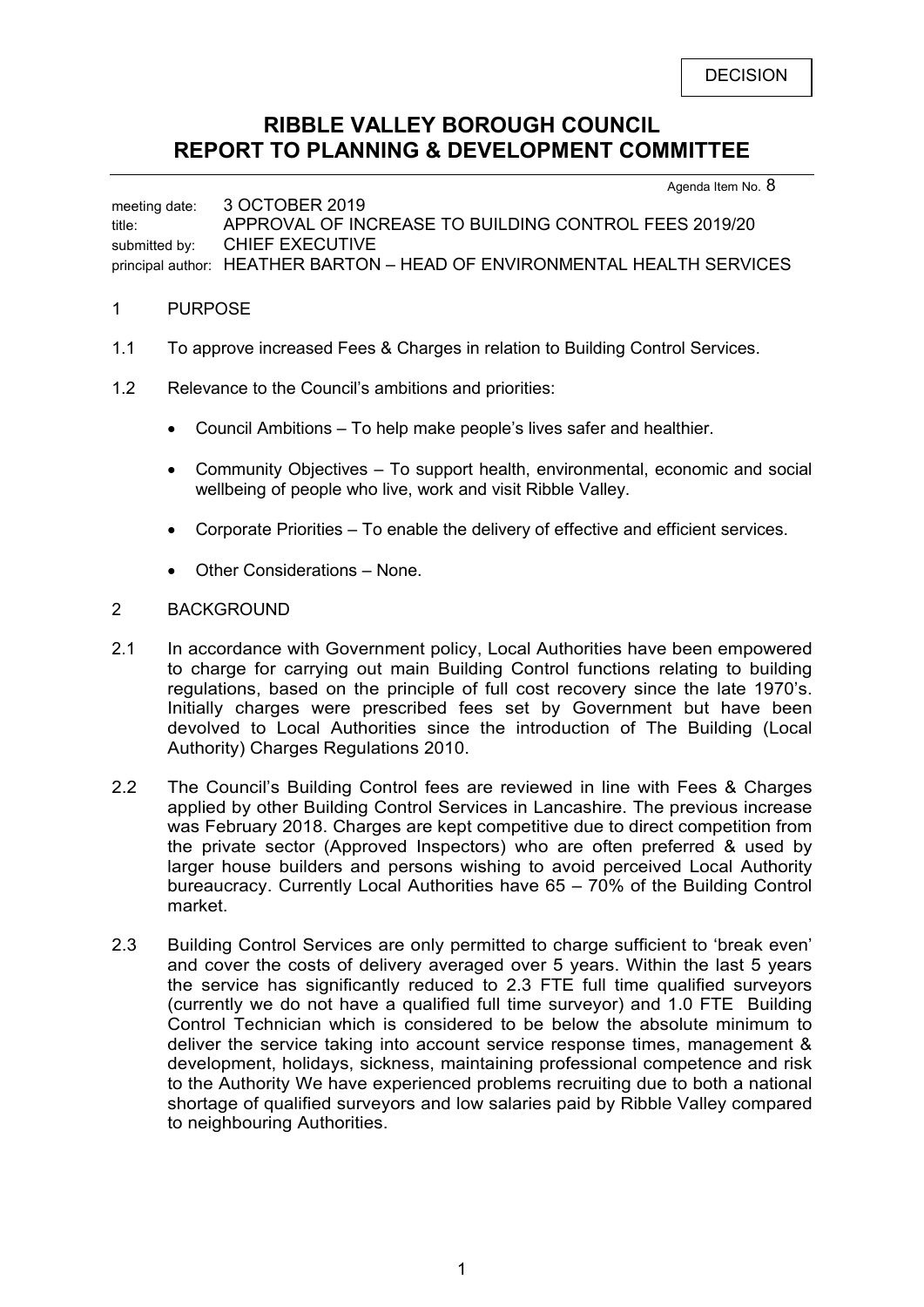# 3 ISSUES

- 3.1 The new Ribble Valley Scheme of Charges has been based on the LABC model scheme in setting out standard charges for the majority of projects applicable in Ribble Valley. The scheme is similar to schemes in Pendle, Rossendale, Hyndburn Council and Pennine Lancashire.
- 3.2 The principles of the scheme are that the user pays for the service provided. The new scheme of charges has been formulated using many years of national and local experience. Local Authorities are reminded in the CIPFA accountancy guide that they should not use building regulation charges to offset other Building Control functions or any other function of the Council.
- 3.3 As in previous years applications to provide access or facilities for disabled persons to existing dwellings and disabled adaptations to buildings to which the public have access are exempt from Building Regulation charges. The cost of building control service for such projects being met from Council funds.
- 3.4 Nationally continuing competition from private 'Approved Inspectors' has resulted in approx. 25 – 35% of work being undertaken by the private sector. In order for Local Authorities to remain competitive building regulation charges must be set at a reasonable level, be fair and equitable relative to the degree of involvement by Building Control.
- 3.5 The appendix sets out the new Ribble Valley Scheme of Building Regulation Charges. Overall the proposed changes would result in a 3% increase in charges although several charges subject to the fiercest competition remain the same. The full scheme will be made available on the Internet, a simplified version being available for day to day use.

|                                     | <b>Present scheme</b><br>£(ex VAT) | <b>New Scheme</b><br>£(ex VAT) |
|-------------------------------------|------------------------------------|--------------------------------|
| New Single dwelling                 | 720.00                             | 775.00                         |
| Extension $>6m^2$ <40m <sup>2</sup> | 500.00                             | 500.00 (no increase)           |
| Work estimated cost £2000 - £5000   | 310.00                             | 320.00                         |
| Work estimated cost £15,000         | 391.67                             | 404.17                         |
| Work estimated cost £70,000         | 875.00                             | 902.50                         |
| Work estimated cost £160.000        | 1345.83                            | 1400.00                        |

3.6 Examples of the changes are:

- 4 RISK ASSESSMENT
- 4.1 The approval of this report may have the following implications:
	- Resources The report has the financial implications as set out above.
	- Technical, Environmental and Legal Ensure appropriate levels of fees & charges are applied in relation to services delivered.
	- Political To enable the delivery of effective and efficient services.
	- Reputation Substantial increase to charges can generate adverse publicity.
	- Equality & Diversity  $-$  No implications identified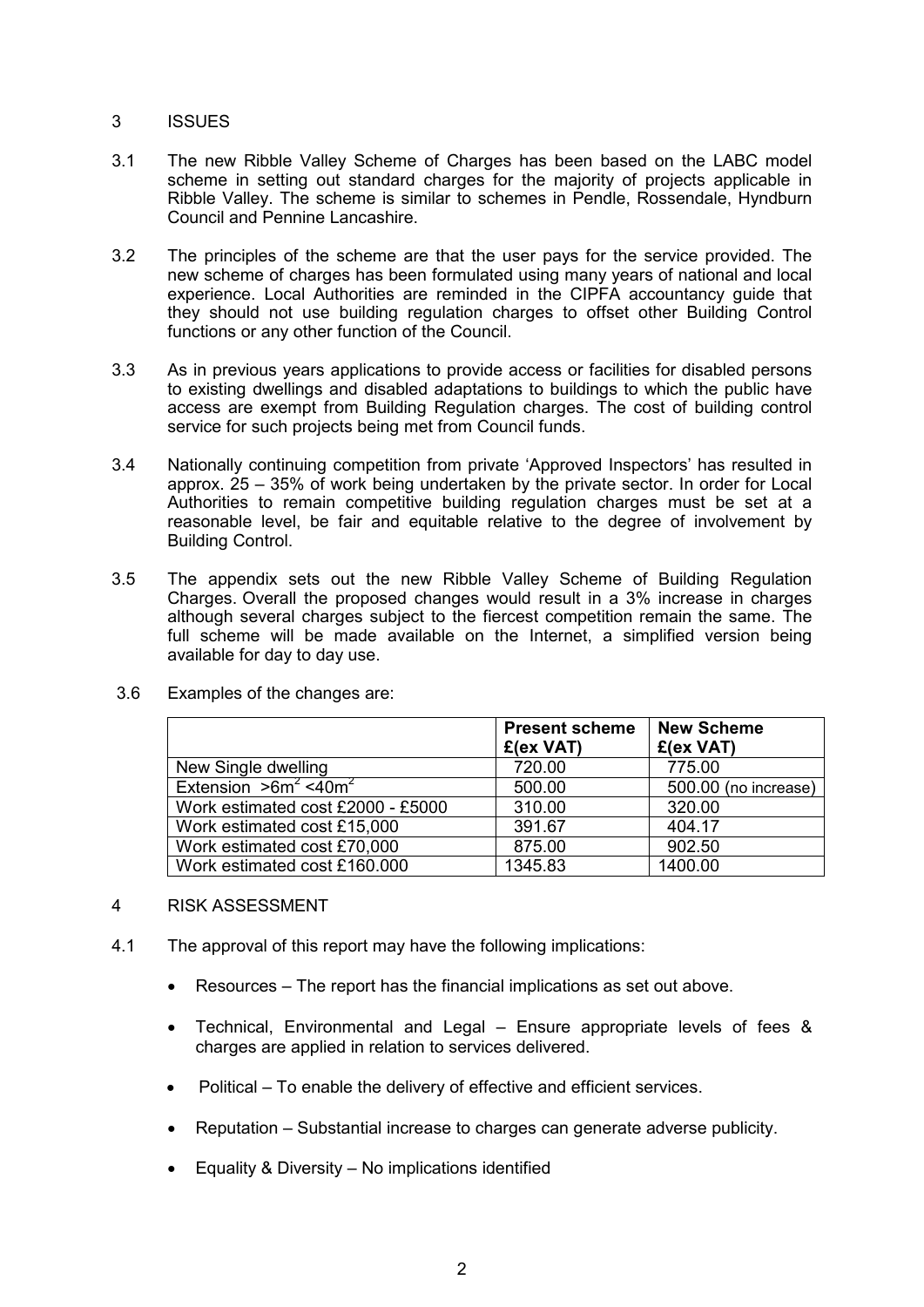# 5 **RECOMMENDED THAT COMMITTEE**

5.1 Approve the recommended increased fees and charges in relation to Building Control Services from 1 November 2019 as set out in the appendix to this report.

# HEATHER BARTON MEATHER BARTON MARSHAL SCOTT<br>HEAD OF ENVIRONMENTAL HEALTH SERVICES CHIEF EXECUTIVE HEAD OF ENVIRONMENTAL HEALTH SERVICES

## BACKGROUND PAPERS

1 None.

For further information please ask for Geoff Lawson, extension 4508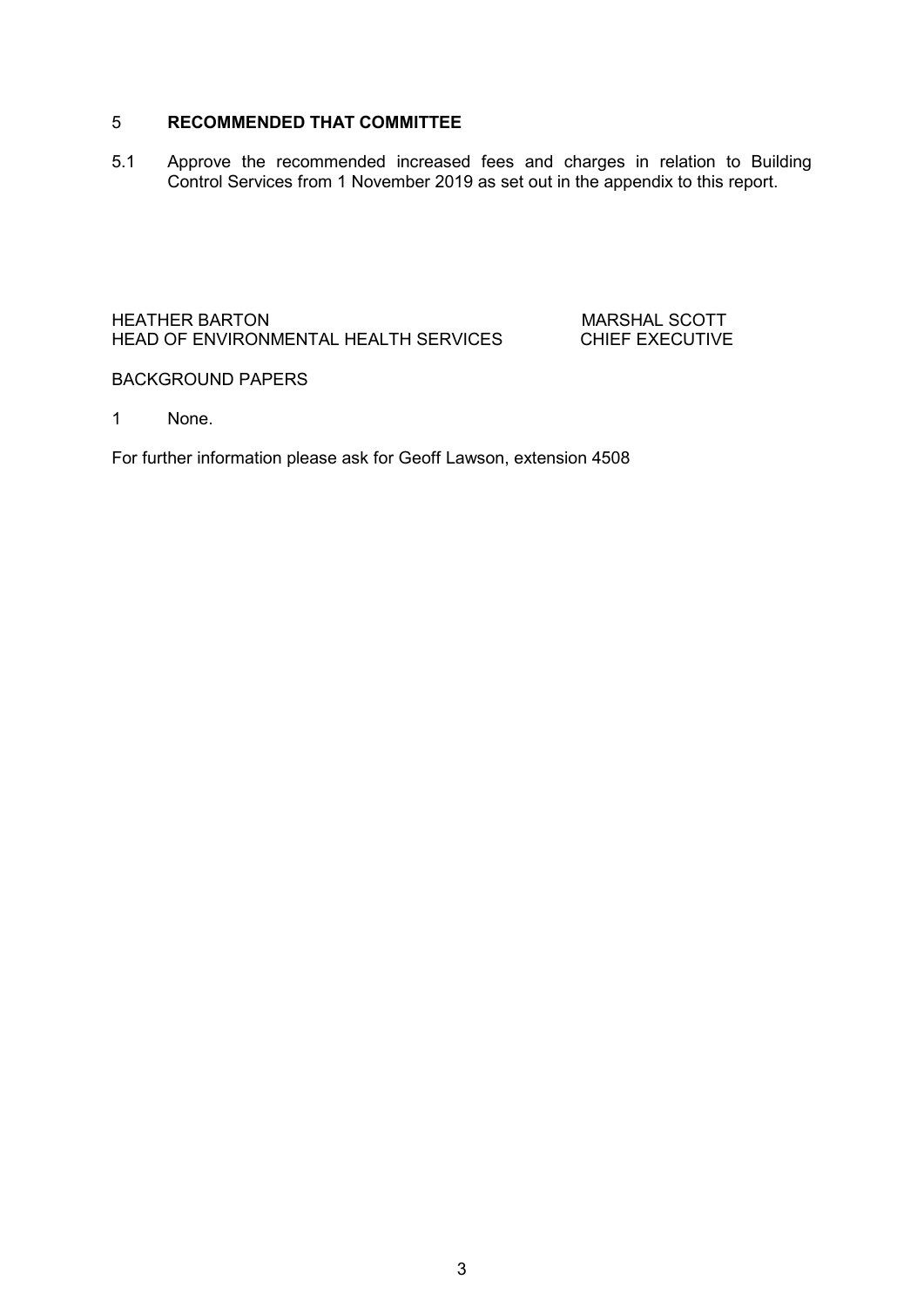

# **RIBBLE VALLEY BOROUGH COUNCIL BUILDING REGULATION CHARGES The Building (Local Authority Charges) Regulations 2010 Charges with effect from 1st November 2019 (VAT rate of 20.00%)**



#### **Explanatory Notes**

**1.** Before you build, extend or convert, you or your agent must advise your local authority either by submitting Full Plans or a Building Notice. 6. The charges payable depends on the type of work, the number of dwellings in a building and the total floor area. The following tables may 7. 01200 414508.

**2.** Charges are payable as follows:

**2.1** Should you submit Full Plans you will pay a plan charge at the and also excluding land acquisition costs. time of submission to cover their passing or rejection.

**2.2** With Full Plans submissions, for most types of work, an inspection measured 2 metres above floor level. charge covering all necessary site visits will normally be payable 9. following the first inspection. You will be invoiced for this charge.

**2.3** Should you submit a Building Notice, the appropriate Building is payable on resubmission for substantially the same work. Notice charge is payable at the time of submission and covers all 9.2 necessary checks and site visits.

unauthorised building work, commenced on or after 11 November 1985, assess the charge.

700m² and the building has no more than three storeys, each basement invoice is sent. level being counted as one storey. In any other case, Table E applies.

**4. Table B**: Where work comprises more than one domestic extension the total internal floor areas of all the extensions shown on the application may be added together to determine the relevant charge. If applies (subject to a minimum plan charge).

**5. Table C**: Charges for certain alterations to dwellings.

**Table D:** Charges for extension and new buildings other than dwellings.

be used in conjunction with the current scheme to calculate the charges. C, or D. Total estimated cost means an estimate accepted by the local If you have difficulties calculating the charges ring Building Control on authority of a reasonable cost that would be charged by a person in business **7. Table E**: Applicable to all other building work not covered by Table A, B, to carry out the work shown or described in the application excluding VAT and any professional fees paid to an architect, engineer or surveyor, etc.,

**8**. Floor area is measured as gross internal area on a horizontal plane

# **9. Exemptions/reduction in charges:**

Where plans have been either approved or rejected no further charge

2.4 Should you apply for a regularisation certificate, regarding charges. In these regulations 'disabled person' means a person who is you will pay a regularisation charge to cover the cost of assessing your National Assistance Act 1948 applied, as that section was extended by virtue application and all inspections. The Local Authority will individually of section 8(2) of the Mental Health Act 1959, but not taking into account **9.2** Works to provide access and/or facilities for disabled people to existing dwellings and buildings to which the public have access are exempt from within any of the descriptions of persons to whom section 29(1) of the amendments made to section 29(1) by paragraph 11 of schedule 13 to the Children Act 1989.

**3. Table A**: Charges for small domestic buildings e.g., certain new **10.** With the exception of the regularisation charge, all local authority dwelling houses and flats. Applicable where the total internal floor area Building Regulation charges are subject to VAT at the rate applicable at the of each dwelling, excluding any garage or carport does not exceed time the application is deposited and for the inspection charge when the

> **11. For work exceeding an estimated cost £200,000 or for complex work the Building Regulation charge will be individually assessed. Please tel. 01200 414508 or email building.control@ribblevalley.gov.uk**

the extension(s) exceed 80m<sup>2</sup> or three storeys in height then Table E 12. A full copy of the Ribble Valley Borough Council Scheme of **Charges is available on request or may be viewed on www.ribblevalley.gov.uk** 

### **TABLE A STANDARD CHARGES FOR NEW HOUSING (up to 300m<sup>2</sup> floor area including flats and maisonettes but not conversions)**

| No of<br><b>Dwellings</b> | <b>Plan Charge</b> | Vat    | <b>Total</b> | <b>Inspect</b><br><b>Charge</b> | Vat    | <b>Total</b> | <b>Building</b><br><b>Notice</b><br><b>Charge</b> | Vat    | <b>Total</b> |
|---------------------------|--------------------|--------|--------------|---------------------------------|--------|--------------|---------------------------------------------------|--------|--------------|
|                           | 275.00             | 55.00  | 330.00       | 500.00                          | 100.00 | 600.00       | 840.83                                            | 168.17 | 1009.00      |
| $\mathbf{2}$              | 395.00             | 79.00  | 474.00       | 800.00                          | 160.00 | 960.00       | 1355.83                                           | 271.17 | 1627.00      |
| 3                         | 480.00             | 96.00  | 576.00       | 950.00                          | 190.00 | 1140.00      | 1626.67                                           | 325.33 | 1952.00      |
| 4                         | 554.17             | 110.83 | 665.00       | 1050.00                         | 210.00 | 1260.00      | 1828.33                                           | 365.67 | 2194.00      |
| 5                         | 608.33             | 121.67 | 730.00       | 1133.33                         | 266.67 | 1360.00      | 2085.83                                           | 417.17 | 2503.00      |

#### Notes

- 1 For more than 5 dwellings or flats over three storeys, the charge will be individually determined. (See table below for dwellings over 300m<sup>2</sup>)
	- 2 The amount of the plan charge is based on the number of dwellings contained in the application.
	- 3 The inspection charge is based on the total units in the project.
	- 4 Unless otherwise agreed, schemes exceeding twelve months in duration may be subject to an additional charge.
	- 5 For larger building projects the Council may agree to fees being paid by instalments.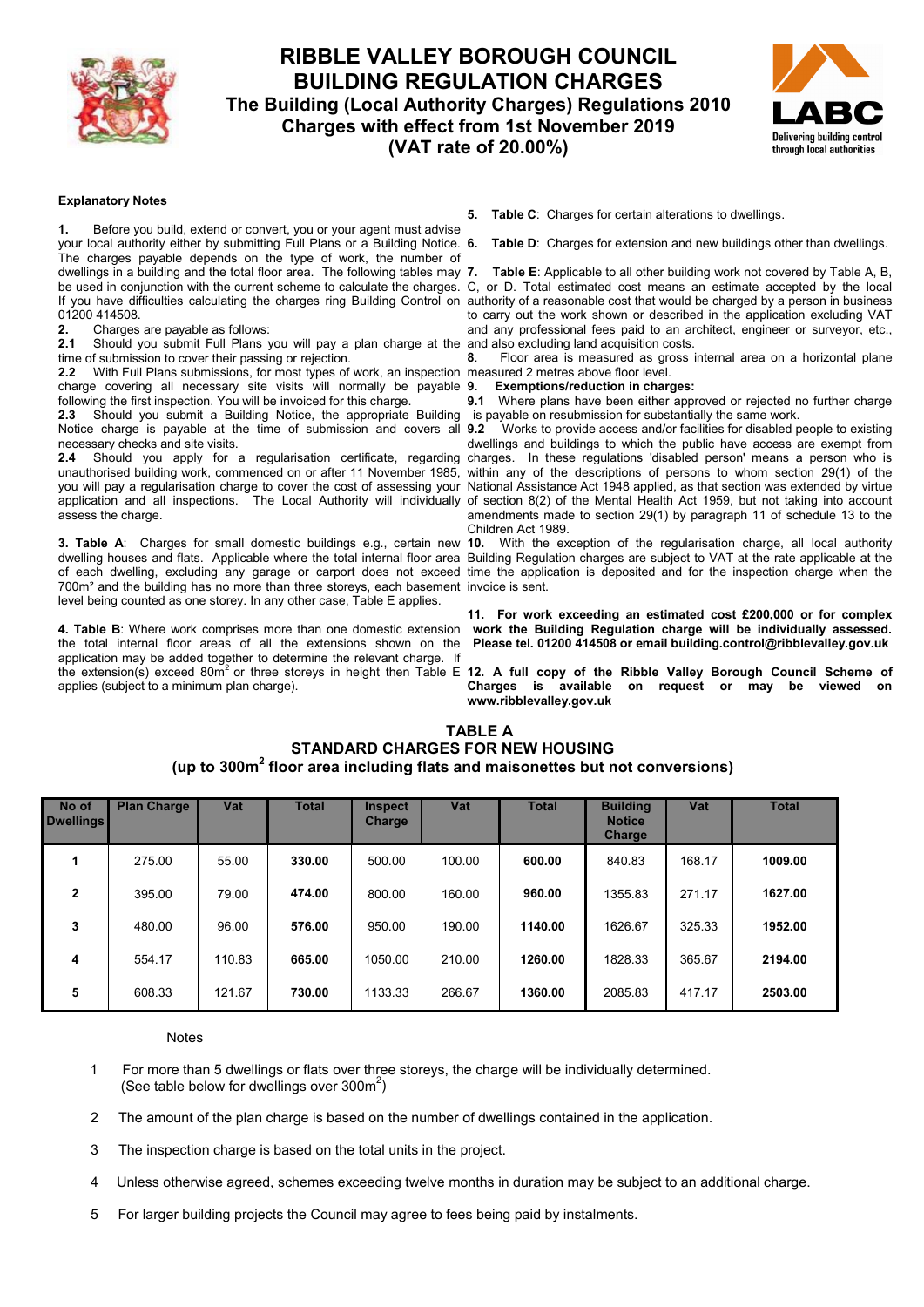# **STANDARD CHARGES FOR NEW HOUSING (floor area between 301m<sup>2</sup> and 700m<sup>2</sup> )**

|                                                                    | Plan<br>Charge | Vat   | <b>Total</b> | <b>Inspect</b><br><b>Charge</b> | Vat    | <b>Total</b> | <b>Building</b><br><b>Notice</b><br>Charge | Vat    | <b>Total</b> |
|--------------------------------------------------------------------|----------------|-------|--------------|---------------------------------|--------|--------------|--------------------------------------------|--------|--------------|
| Single Dwelling with floor area between<br>301 $m2$ and 500 $m2$   | 275.00         | 55.00 | 330.00       | 737.50                          | 147.50 | 885.00       | 1116.67                                    | 223.33 | 1340.00      |
| Single Dwelling with floor area between<br>501 $m^2$ and 700 $m^2$ | 275.00         | 55.00 | 330.00       | 979.17                          | 195.83 | 1175.00      | 1412.50                                    | 282.50 | 1695.00      |

If the floor area of the dwelling exceeds 700m² the charge is individually determined.

*All the above charges are on the basis that any controlled electrical work is carried out by a person who is a member of a registered Competent Person Scheme, if this is not the case an additional charge may apply.*

# **TABLE B**

## **STANDARD CHARGES FOR CERTAIN SMALL BUILDINGS, EXTENSIONS AND ALTERATIONS TO DWELLINGS**

| <b>CHARGES FOR CERTAIN SMALL BUILDINGS, EXTENSIONS AND DOMESTIC ALTERATIONS</b>                                                                                                                                                                              |             |            |              |              |            |              |                                            |            |              |  |
|--------------------------------------------------------------------------------------------------------------------------------------------------------------------------------------------------------------------------------------------------------------|-------------|------------|--------------|--------------|------------|--------------|--------------------------------------------|------------|--------------|--|
| <b>Proposal</b>                                                                                                                                                                                                                                              | Plan<br>Fee | <b>VAT</b> | <b>Total</b> | Insp.<br>Fee | <b>VAT</b> | <b>Total</b> | <b>Building</b><br><b>Notice</b><br>Charge | <b>VAT</b> | <b>Total</b> |  |
| <b>CATEGORY 1.</b><br><b>Extensions to dwellings</b>                                                                                                                                                                                                         |             |            |              |              |            |              |                                            |            |              |  |
| Extension(s):- Internal floor area not<br>exceeding $6m^2$                                                                                                                                                                                                   | 337.50      | 67.50      | 405.00       | Inc          | Inc        | Inc          | 404.17                                     | 80.83      | 485.00       |  |
| Internal floor area over 6m <sup>2</sup> but not<br>exceeding 40m <sup>2</sup>                                                                                                                                                                               | 208.33      | 41.67      | 250.00       | 291.67       | 58.33      | 350.00       | 575.00                                     | 115.00     | 690.00       |  |
| Internal floor area over 40m <sup>2</sup> but not<br>exceeding 60m <sup>2</sup>                                                                                                                                                                              | 208.33      | 41.67      | 250.00       | 420.83       | 84.17      | 505.00       | 729.17                                     | 145.83     | 875.00       |  |
| Internal floor are over 60m <sup>2</sup> but not<br>exceeding 80m <sup>2</sup>                                                                                                                                                                               | 208.33      | 41.67      | 250.00       | 516.67       | 103.33     | 620.00       | 854.17                                     | 170.83     | 1025.00      |  |
| <b>CATEGORY 2.</b><br><b>Garages and Carports</b><br>Erection or extension of a detached or attached building or an extension to a dwelling:                                                                                                                 |             |            |              |              |            |              |                                            |            |              |  |
| which consists of a garage, external store,<br>carport having a floor area not exceeding<br>40m <sup>2</sup> in total and is intended to be used in<br>common with an existing building or<br>the conversion of an attached garage into a<br>habitable room. | 275.00      | 55.00      | 330.00       | Inc.         | Inc.       | Inc.         | 316.67                                     | 63.33      | 380.00       |  |
| Where the garage/store exceeds a floor<br>area of 40m <sup>2</sup> but does not exceed 60m <sup>2</sup>                                                                                                                                                      | 383.33      | 76.67      | 460.00       | Inc.         | Inc.       | Inc.         | 458.33                                     | 91.67      | 550.00       |  |
| <b>CATEGORY 3.</b><br><b>Loft Conversions and Dormers</b><br>Formation of a room in a roof space, including means of access thereto. Fees for lofts greater than 40m <sup>2</sup> are to be based on the cost of work.                                       |             |            |              |              |            |              |                                            |            |              |  |
| Without a dormer but not exceeding 40m <sup>2</sup> in<br>floor area*                                                                                                                                                                                        | 354.17      | 70.83      | 425.00       | Inc.         | Inc.       | Inc.         | 425.00                                     | 85.00      | 510.00       |  |
| With a dormer but not exceeding 40m <sup>2</sup> in<br>floor area*                                                                                                                                                                                           | 208.33      | 41.67      | 250.00       | 279.17       | 55.83      | 335.00       | 585.00                                     | 117.00     | 702.00       |  |

WHERE THE EXTENSION TO THE DWELLING EXCEEDS 80M<sup>2</sup> IN FLOOR AREA, THE CHARGE IS BASED ON THE ESTIMATED COST IN TABLE E, SUBJECT TO THE SUM OF THE PLAN CHARGE AND INSPECTION CHARGE BEING NOT LESS THAN £902.50 (nett of Vat). THE TOTAL ESTIMATED COST OF THE WORK MUST THEREFORE BE AT LEAST £50,001.

 *Note: All the above charges are on the basis that any controlled electrical work is carried out by a person who is a member of a registered Competent Person Scheme, if this is not the case an additional charge may apply*.

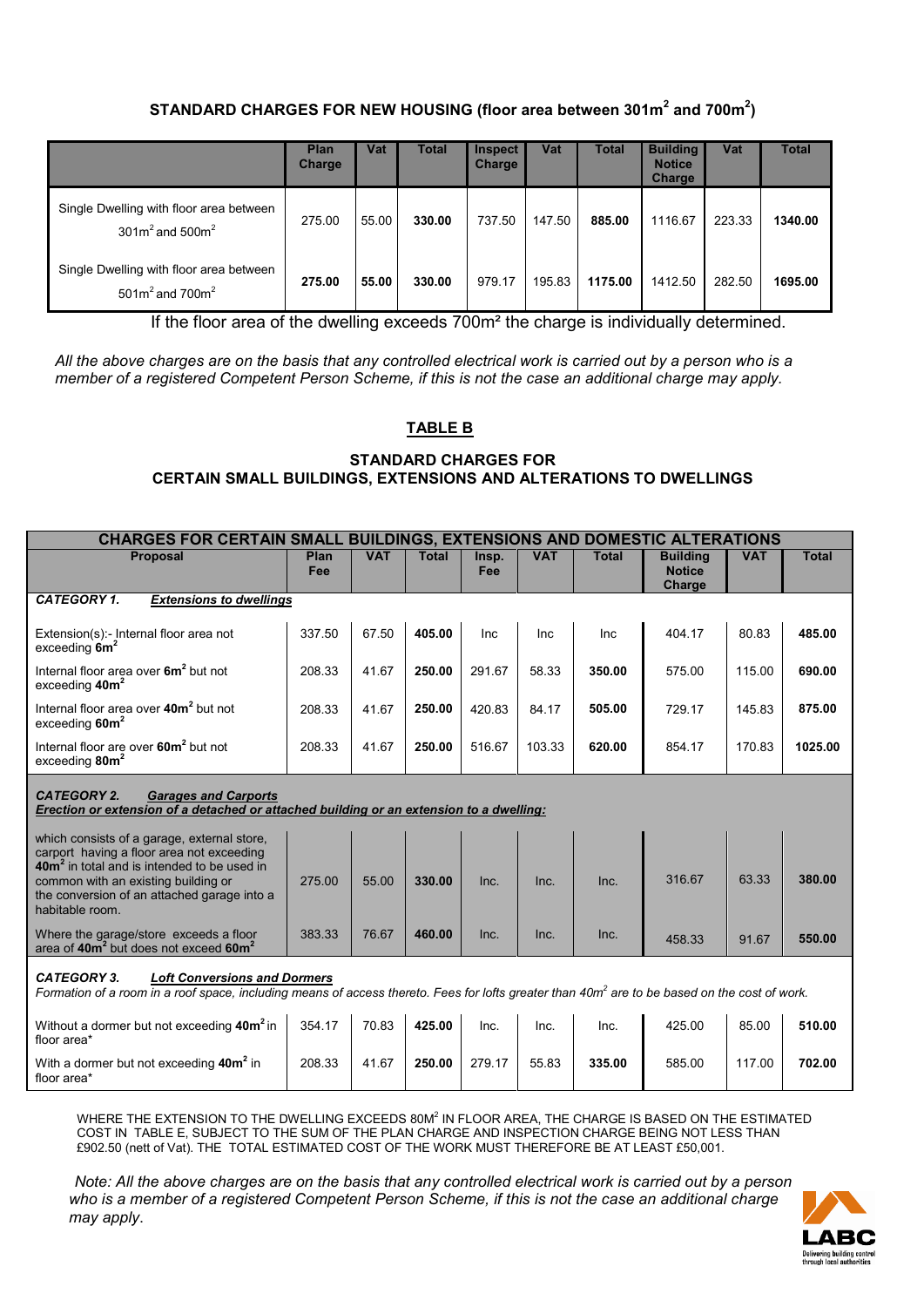# **TABLE C**

# **STANDARD CHARGES FOR ALTERATIONS TO DWELLINGS**

| <b>Proposal</b>                                                                                                                                                                                                                                   | Plan<br>Fee | <b>VAT</b> | <b>Total</b> | Insp.<br>Fee | <b>VAT</b> | <b>Total</b> | <b>Building</b><br><b>Notice Fee</b> | <b>VAT</b> | <b>Total</b> |
|---------------------------------------------------------------------------------------------------------------------------------------------------------------------------------------------------------------------------------------------------|-------------|------------|--------------|--------------|------------|--------------|--------------------------------------|------------|--------------|
| 1. Installation of replacement<br>windows and doors * in a dwelling<br>where the number of windows /<br>doors does not exceed 20.                                                                                                                 | 91.67       | 18.33      | 110.00       | Inc.         | Inc.       | Inc.         | 91.67                                | 18.33      | 110.00       |
| 2. Underpinning with a cost not<br>exceeding £30,000.                                                                                                                                                                                             | 283.33      | 56.67      | 340.00       | Inc.         | Inc.       | Inc.         | 283.33                               | 56.67      | 340.00       |
| 3. Controlled Electrical work* to a<br>single dwelling (not carried out in<br>conjunction with work being<br>undertaken that falls within Table B)                                                                                                | 183.33      | 36.67      | 220.00       | Inc.         | Inc.       | Inc.         | 183.33                               | 36.67      | 220.00       |
| 4. Renovation of a thermal<br>element (excluding cavity wall<br><i>insulation</i> )<br>i.e. work involving recovering of a<br>roof or renovation of an external wall<br>to which Regulation L1b applies                                           | 108.33      | 21.67      | 130.00       | Inc.         | <b>Inc</b> | Inc          | 108.33                               | 21.67      | 130.00       |
| 5. Formation of a single en suite<br>bathroom/shower room or<br>cloakroom within an existing<br>dwelling (excluding electrical work)                                                                                                              | 225.00      | 45.00      | 270.00       | Inc          | Inc        | <b>Inc</b>   | 225.00                               | 45.00      | 270.00       |
| 6. Removal or partial removal of<br>chimney breast                                                                                                                                                                                                | 225.00      | 45.00      | 270.00       | <b>Inc</b>   | <b>Inc</b> | Inc          | 225.00                               | 45.00      | 270.00       |
| <b>Removal of wall and insertion</b><br>of beam(s) maximum span 4<br>metres (If more than one opening<br>formed use schedule E)                                                                                                                   | 137.50      | 27.50      | 165.00       | <b>Inc</b>   | Inc        | Inc          | 137.50                               | 27.50      | 165.00       |
| <b>8 Converting two existing</b><br>dwellings into a single dwelling<br>where no alterations are necessary)<br>Otherwise use table E                                                                                                              | 312.50      | 62.50      | 375.00       | Inc          | Inc        | Inc          | 312.50                               | 62.50      | 375.00       |
| 9. Heating Appliance Installation<br>Installation of a multi fuel heating<br>appliance including associated flue<br>to a single dwelling by a person not<br>registered under a Competent<br>Persons Scheme. (Where new<br>chimney use schedule E) | 166.67      | 33.33      | 200.00       | Inc.         | Inc.       | Inc.         | 166.67                               | 33.33      | 200.00       |

\* Not carried out under a Competent Person Scheme

Where it is intended to carry out additional work internally within a dwelling at the same time as undertaking alterations as defined in Table B then the charge for all of the internal work (including work as defined in table C) may be assessed using the total estimated cost of work as set out in table E). All other work within dwellings will be charged as set out in table E.